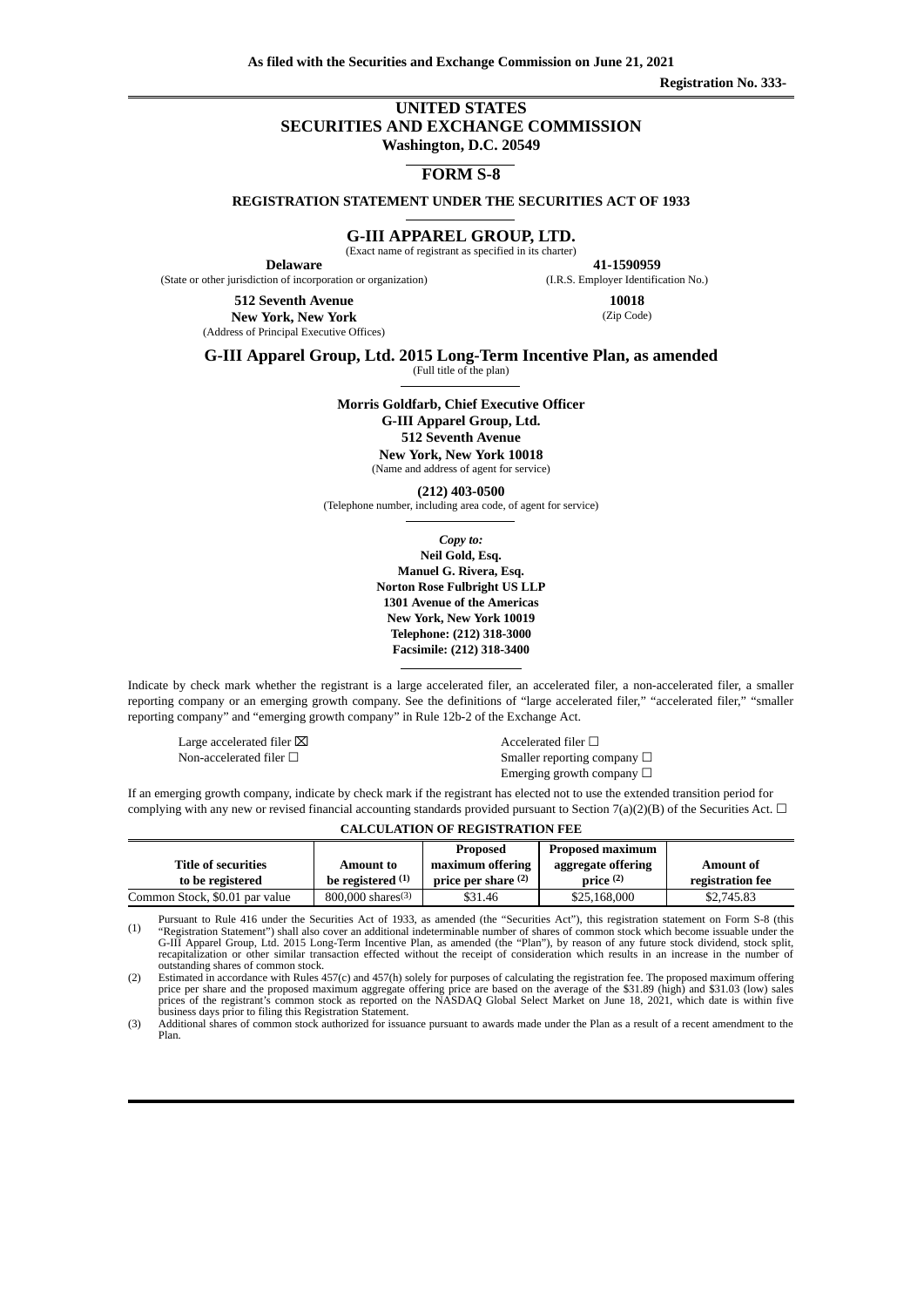#### **EXPLANATORY NOTE**

The purpose of this Registration Statement on Form S-8 is to register an additional 800,000 shares of common stock, par value \$0.01 per share ("Common Stock"), of G-III Apparel Group, Ltd. (the "Company") for issuance pursuant to awards under the G-III Apparel Group, Ltd. 2015 Long-Term Incentive Plan, as amended (the "Plan"). In accordance with General Instruction E of Form S-8, the contents of (i) the Company's Registration Statement on Form S-8 (File No. 333-205602), filed with the Securities and Exchange Commission (the "Commission") on July 10, 2015, to register 2,500,000 shares of Common Stock for issuance pursuant to awards under such Plan, and (ii) the Company's Registration Statement on Form S-8 (File No. 333-232338), filed with the Commission on July 25, 2019, to register an additional 2,500,000 shares of Common Stock for issuance pursuant to awards under such Plan, are each incorporated herein by reference. Effective June 10, 2021, the Company amended the Plan to increase the number of shares of Common Stock that may be issued under the Plan to 5,800,000 shares of Common Stock from 5,000,000 shares of Common Stock.

## **PART II**

## **INFORMATION REQUIRED IN THE REGISTRATION STATEMENT**

#### **Item 3. Incorporation of Documents by Reference.**

The following documents and information filed with the Commission by the Company are incorporated herein by reference:

- the [Company's](https://www.sec.gov/Archives/edgar/data/821002/000155837021003547/0001558370-21-003547-index.htm) Annual Report on Form 10-K for the fiscal year ended January 31, 2021, filed on March 26, 2021;
- the [Company's](https://www.sec.gov/Archives/edgar/data/821002/000155837021008130/0001558370-21-008130-index.htm) Quarterly Report on Form 10-Q for the quarterly period ended April 30, 2021, filed on June 8, 2021;
- the Company's Current Reports on Form 8-K filed on June 11, [2021](https://www.sec.gov/Archives/edgar/data/821002/000155837021008235/0001558370-21-008235-index.htm) and June 15, [2021;](https://www.sec.gov/Archives/edgar/data/821002/000155837021008312/0001558370-21-008312-index.htm) and
- the description of the Company's capital stock contained in the Company's Form 8-K filed on November 1, 2012, as amended by Exhibit [4.2\(Description](https://www.sec.gov/Archives/edgar/data/821002/000119312512446616/d432017dex991.htm) of Securities) to the Company's Form 10-K filed on March 30, 2020, and as amended by any subsequent amendments and reports filed for the purpose of updating such description.

All documents subsequently filed by the Company with the Commission pursuant to Sections 13(a), 13(c), 14 and 15(d) of the Exchange Act of 1934, as amended, prior to the filing of a post-effective amendment indicating that all of the securities offered hereunder have been sold or deregistering all securities then remaining unsold, shall be deemed to be incorporated by reference herein and to be part hereof from the date of filing of such documents. Any statement contained in a document incorporated by reference herein shall be deemed to be modified or superseded for purposes hereof to the extent that a statement contained herein or in any subsequently filed document that is also incorporated by reference herein modifies or supersedes such statement. Any statement so modified or superseded shall not be deemed, except as so modified or superseded, to constitute a part of this Registration Statement.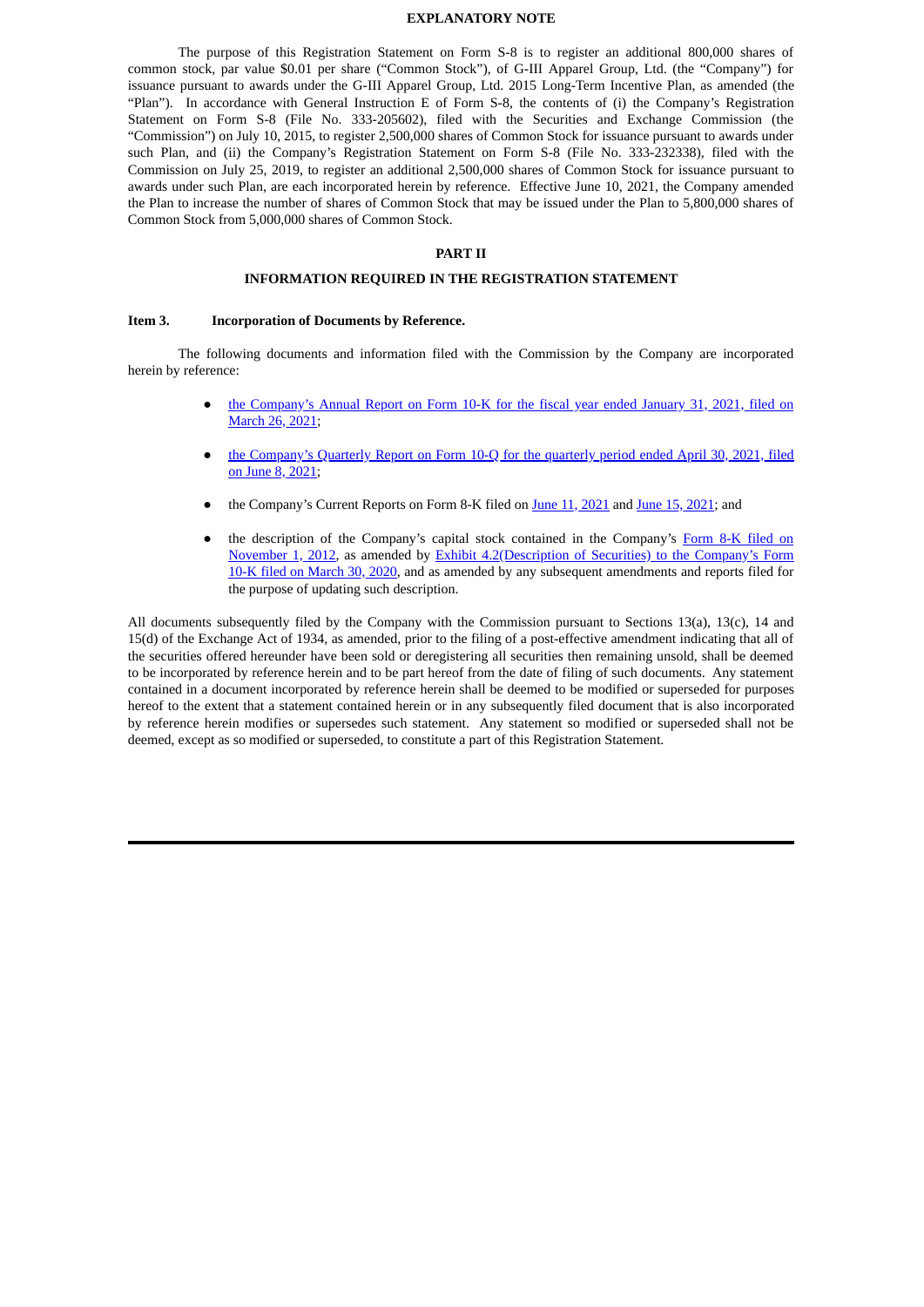# **Item 8. Exhibits.**

The following exhibits are filed herewith as part of this Registration Statement.

| <b>Exhibit</b><br>No. | <b>Description</b>                                                                                                                                                    |
|-----------------------|-----------------------------------------------------------------------------------------------------------------------------------------------------------------------|
| 5.1                   | Opinion of Norton Rose Fulbright US LLP.                                                                                                                              |
| 10.1                  | G-III Apparel Group, Ltd. 2015 Long-Term Incentive Plan, as amended (incorporated by reference to<br>Exhibit 10.1 to the Company's Form 8-K, filed on June 11, 2021). |
| 23.1                  | Consent of Norton Rose Fulbright US LLP (included in Exhibit 5.1).                                                                                                    |
| 23.2                  | Consent of Ernst & Young LLP.                                                                                                                                         |
| 24.1                  | Power of Attorney (included on signature page to this Registration Statement).                                                                                        |
|                       |                                                                                                                                                                       |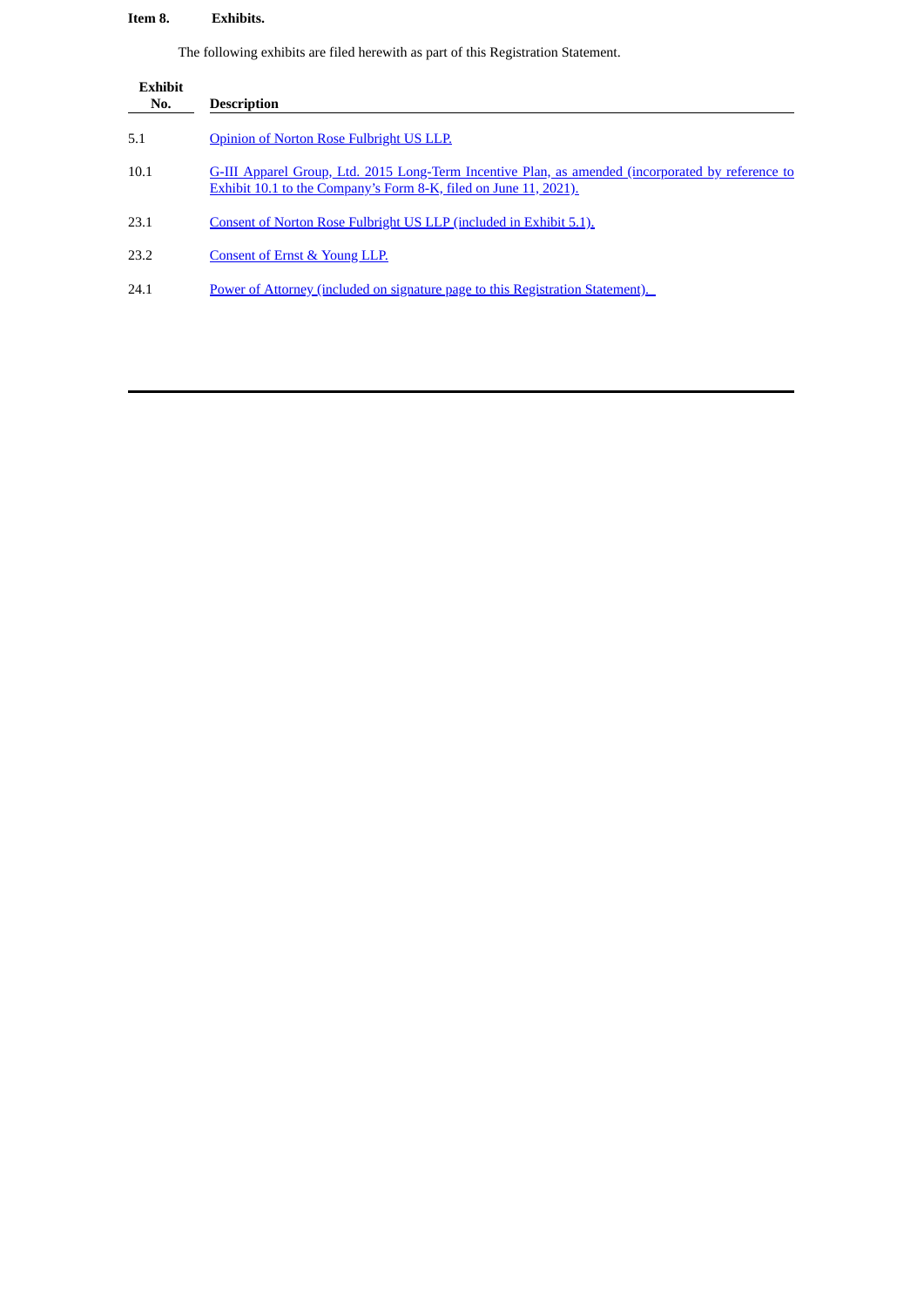## **SIGNATURES**

Pursuant to the requirements of the Securities Act of 1933, the registrant certifies that it has reasonable grounds to believe that it meets all of the requirements for filing on Form S-8 and has duly caused this Registration Statement to be signed on its behalf by the undersigned, thereunto duly authorized, in the City of New York, State of New York, on June 21, 2021.

## **G-III APPAREL GROUP, LTD.**

By: /s/ Neal S. Nackman

<span id="page-3-0"></span>Neal S. Nackman Chief Financial Officer and Treasurer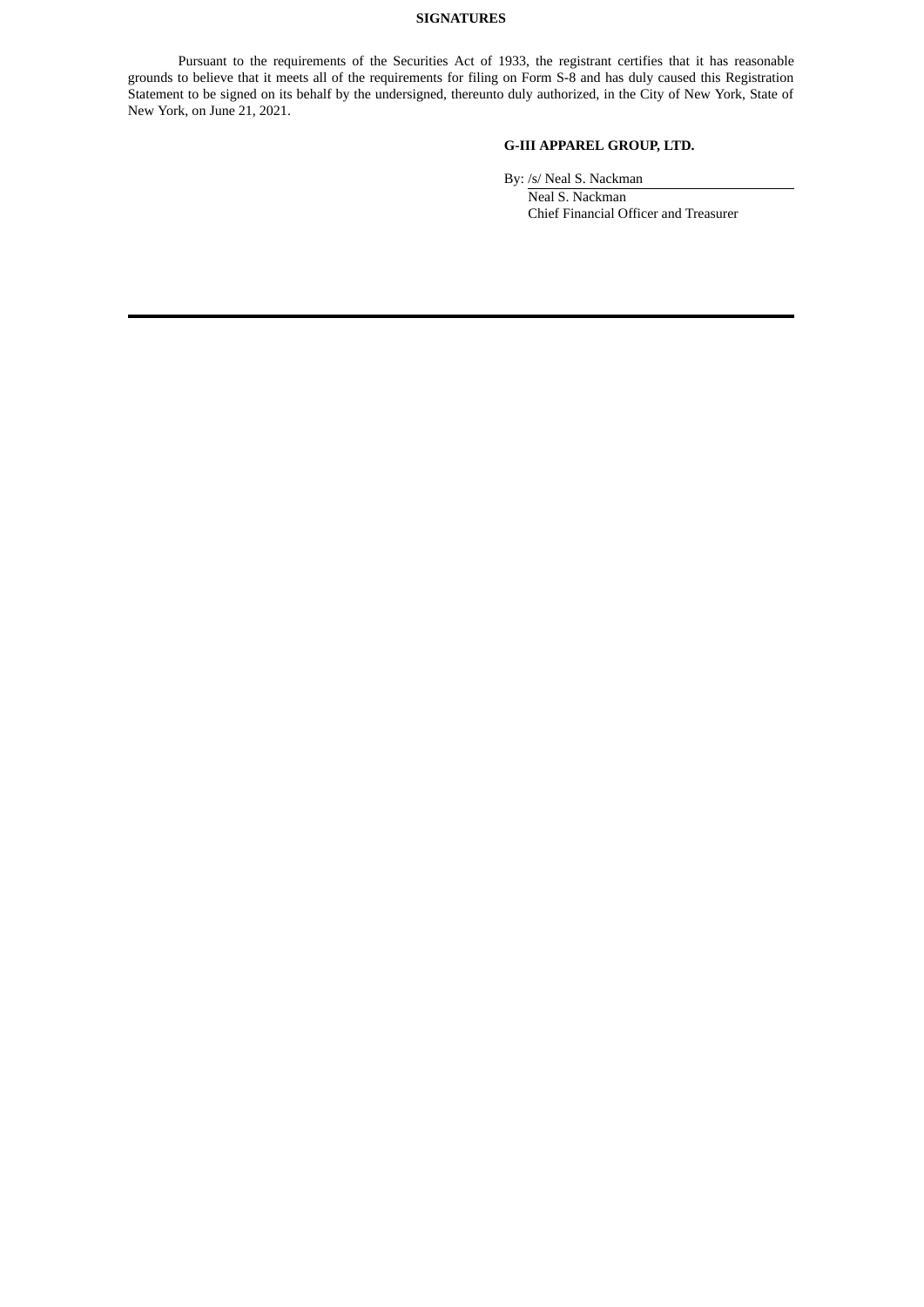## **POWER OF ATTORNEY**

KNOW ALL MEN BY THESE PRESENTS, that each person whose signature appears below constitutes and appoints MORRIS GOLDFARB, WAYNE S. MILLER and NEAL S. NACKMAN, and each of them, his true and lawful attorneys-in-fact and agents, with full power of substitution and resubstitution, for him and his name, place and stead, and in any and all capacities, to sign any and all amendments to this Registration Statement (including posteffective amendments), and to file the same, with all exhibits thereto, and other documents in connection therewith, with the Securities and Exchange Commission, granting to said attorneys-in-fact and agents, and each of them, full power and authority to do and perform each and every act and thing requisite and necessary to be done, as fully to all intents and purposes as he might or could do in person, hereby ratifying and confirming all that said attorneys-in-fact and agents, or either of them, or their or his substitute or substitutes, may lawfully do or cause to be done by virtue thereof.

Pursuant to the requirements of the Securities Act of 1933, this Registration Statement has been signed by the following persons in the capacities and on the dates indicated.

| <b>Signature</b>                                          | <b>Title</b>                                                                          | <b>Date</b>   |
|-----------------------------------------------------------|---------------------------------------------------------------------------------------|---------------|
| /s/ Morris Goldfarb<br>Morris Goldfarb                    | Chairman of the Board and Chief Executive<br>Officer (Principal Executive Officer)    | June 21, 2021 |
| /s/ Neal S. Nackman<br>Neal S. Nackman                    | Chief Financial Officer and Treasurer (Principal<br>Financial and Accounting Officer) | June 21, 2021 |
| /s/ Sammy Aaron<br>Sammy Aaron                            | Director, Vice Chairman and President                                                 | June 21, 2021 |
| /s/ Thomas J. Brosig<br>Thomas J. Brosig                  | Director                                                                              | June 21, 2021 |
| /s/ Alan Feller<br>Alan Feller                            | Director                                                                              | June 21, 2021 |
| /s/ Jeffrey Goldfarb<br>Jeffrey Goldfarb                  | Director                                                                              | June 21, 2021 |
| /s/ Victor Herrero<br>Victor Herrero                      | Director                                                                              | June 21, 2021 |
| /s/ Robert L. Johnson                                     | Director                                                                              | June 21, 2021 |
| Robert L. Johnson<br>/s/ Jeanette Nostra                  | Director                                                                              | June 21, 2021 |
| Jeanette Nostra<br>/s/ Laura Pomerantz<br>Laura Pomerantz | Director                                                                              | June 21, 2021 |
| /s/ Willem van Bokhorst<br>Willem van Bokhorst            | Director                                                                              | June 21, 2021 |
| /s/ Cheryl Vitali<br>Cheryl Vitali                        | Director                                                                              | June 21, 2021 |
| /s/ Richard White<br><b>Richard White</b>                 | Director                                                                              | June 21, 2021 |
|                                                           |                                                                                       |               |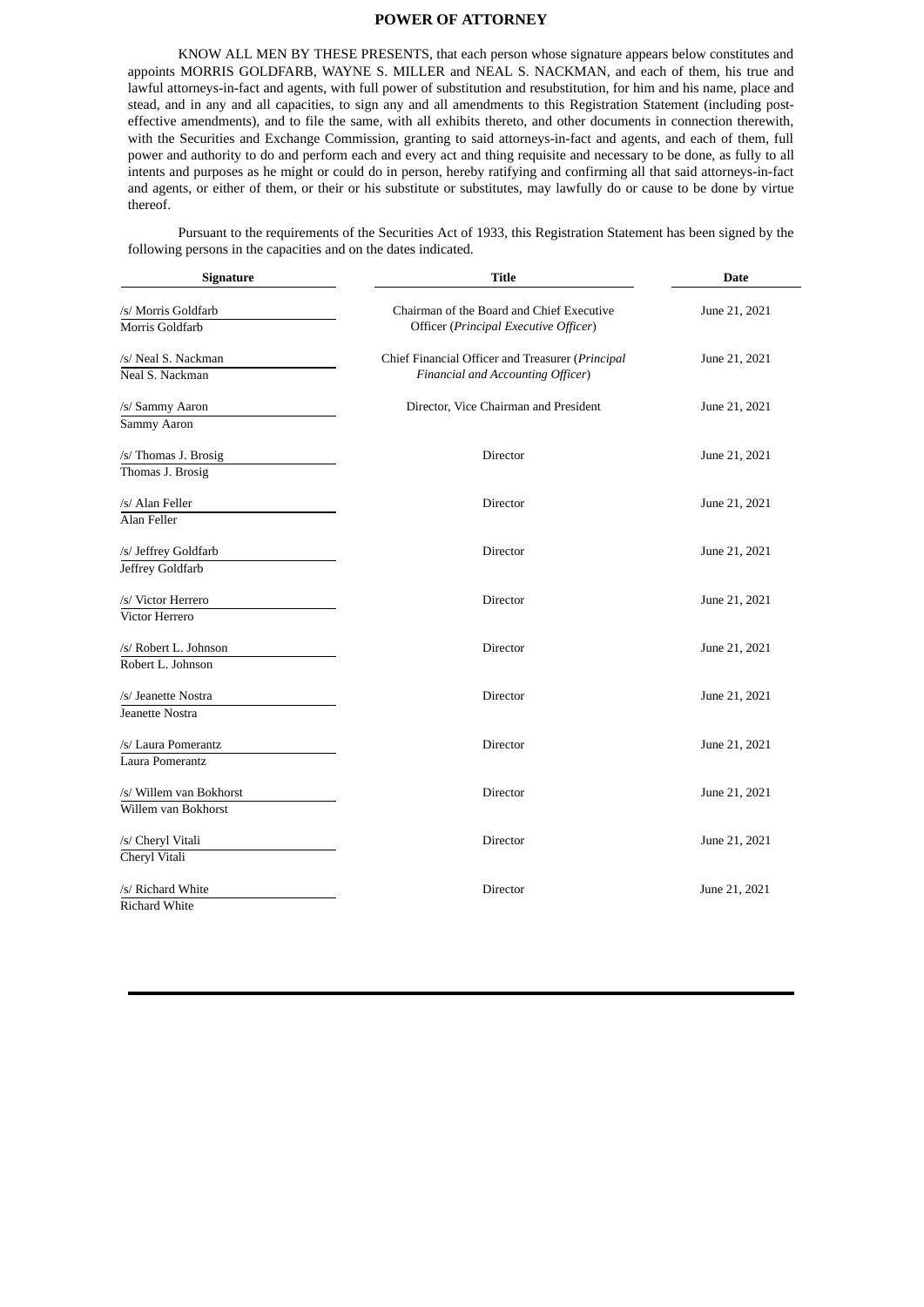# **INDEX TO EXHIBITS**

| <b>Exhibit</b><br>No. | <b>Description</b>                                                                                                                                                    |
|-----------------------|-----------------------------------------------------------------------------------------------------------------------------------------------------------------------|
| 5.1                   | Opinion of Norton Rose Fulbright US LLP.                                                                                                                              |
| 10.1                  | G-III Apparel Group, Ltd. 2015 Long-Term Incentive Plan, as amended (incorporated by reference to<br>Exhibit 10.1 to the Company's Form 8-K, filed on June 11, 2021). |
| 23.1                  | Consent of Norton Rose Fulbright US LLP (included in Exhibit 5.1).                                                                                                    |
| 23.2                  | Consent of Ernst & Young LLP.                                                                                                                                         |
| 24.1                  | Power of Attorney (included on signature page to this Registration Statement).                                                                                        |
|                       |                                                                                                                                                                       |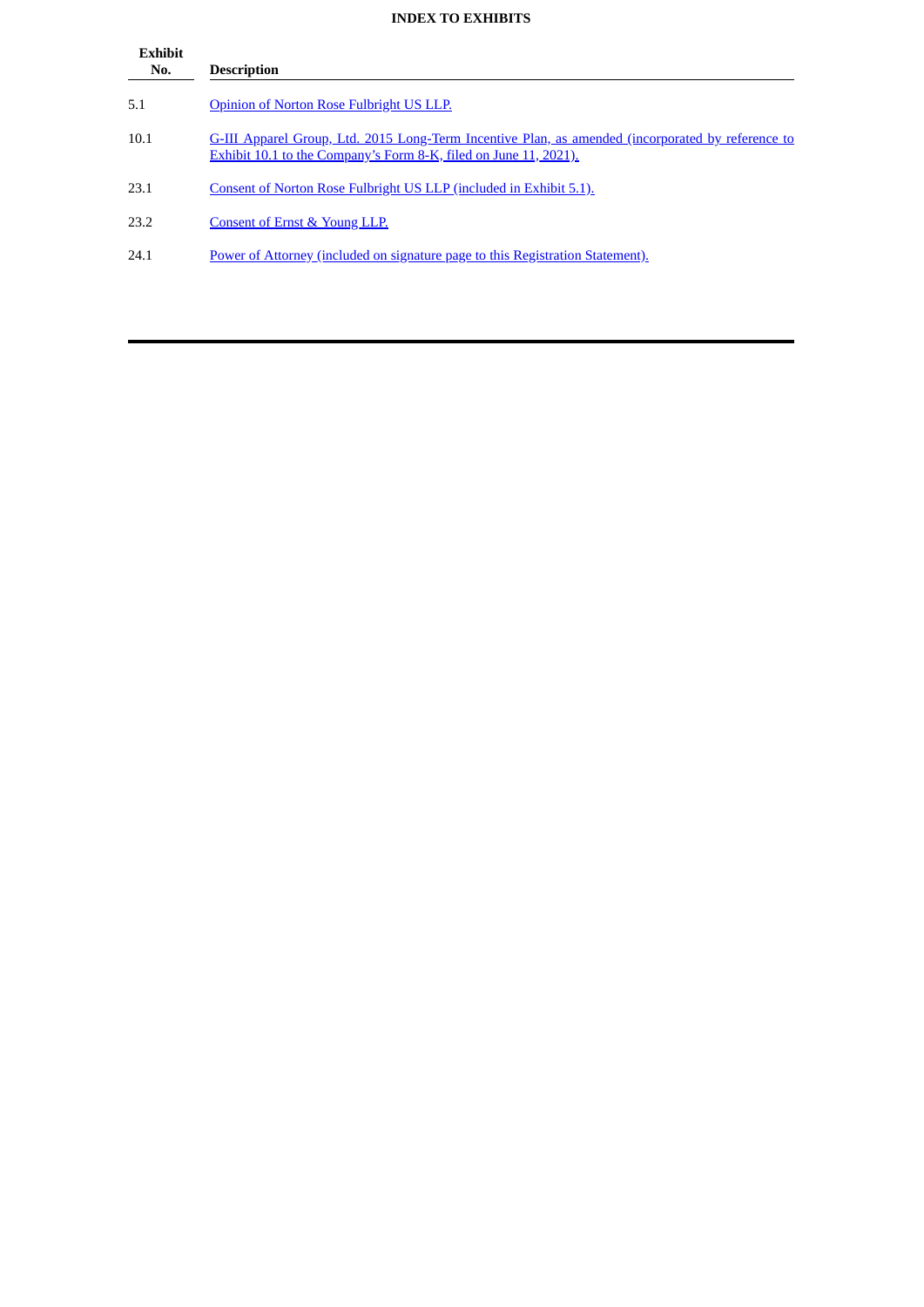**Exhibit 5.1**

<span id="page-6-0"></span>June 21, 2021

G-III Apparel Group, Ltd. 512 Seventh Avenue New York, NY 10018

## Ladies and Gentlemen:

# **NORTON ROSE FULBRIGHT**

Norton Rose Fulbright US LLP 1301 Avenue of the Americas New York, New York 10019-6022 United States

Tel +1 212 318 3000 Fax +1 212 318 3400 nortonrosefulbright.com

We have acted as counsel to G-III Apparel Group, Ltd., a Delaware corporation (the "Company"), in connection with the registration under the Securities Act of 1933, as amended (the "Securities Act"), of an additional 800,000 shares of the Company's common stock, par value \$0.01 per share (the "Shares"), that are reserved for issuance pursuant to awards under the Company's 2015 Long-Term Incentive Plan, as amended (the "Plan"), as described in the Company's Registration Statement on Form S-8 (as it may subsequently be amended, the "Registration Statement").

In connection with the foregoing, we have examined the Plan and originals or copies of such corporate records of the Company, certificates of officers of the Company and such other documents as we have deemed relevant or necessary for the purpose of rendering the opinions expressed herein. As to questions of fact material to those opinions, we have, to the extent we deemed appropriate, relied on certificates of officers of the Company. We have assumed the genuineness of all signatures on, and the authenticity of, all documents submitted to us as originals, the conformity to authentic original documents of all documents submitted to us as copies thereof, the due authorization, execution and delivery by the parties thereto other than the Company of all documents examined by us, and the legal capacity of each individual who signed any of those documents.

Based upon the foregoing, we are of the opinion that the Shares, when issued and sold in the manner referred to in the Plan and the pursuant to the award agreements entered into pursuant to the Plan, will be validly issued, fully paid and nonassessable.

The opinions expressed herein are limited exclusively to applicable federal laws of the United States of America and applicable provisions of, respectively, the Delaware Constitution, the Delaware General Corporation Law and reported judicial interpretations of such law, in each case as currently in effect, and we are expressing no opinion as to the effect of the laws of any other jurisdiction.

We hereby consent to the filing of this opinion as an exhibit to the Registration Statement. This consent is not to be construed as an admission that we are a party whose consent is required to be filed with the Registration Statement under the provisions of the Securities Act or the rules and regulations of the Securities and Exchange Commission promulgated thereunder.

Very truly yours,

/s/ Norton Rose Fulbright US LLP

Norton Rose Fulbright US LLP

Norton Rose Fulbright US LLP is a limited liability partnership registered under the laws of Texas.

Norton Rose Fulbright US LLP, Norton Rose Fulbright LLP, Norton Rose Fulbright Australia, Norton Rose Fulbright Canada LLP and Norton Rose Fulbright South Africa Inc are separate legal entities and all of them are members of Norton Rose Fulbright Verein, a Swiss verein. Norton Rose Fulbright Verein helps coordinate the activities of the members but does not itself provide legal services to clients. Details of each entity, with certain regulatory information, are available at nortonrosefulbright.com.